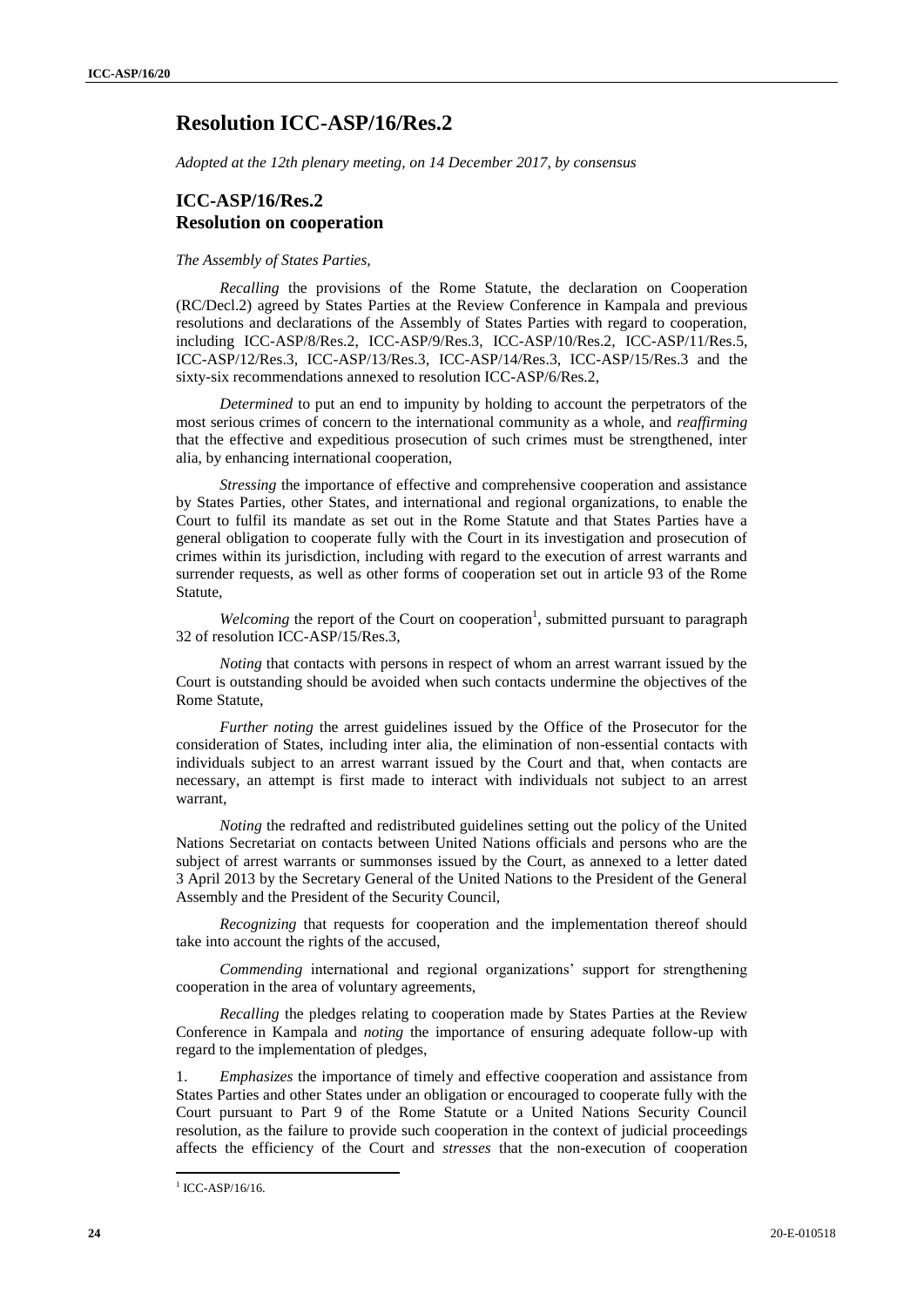requests has a negative impact on the ability of the Court to execute its mandate, in particular when it concerns the arrest and surrender of individuals subject to arrest warrants;

2. *Expresses* serious concerns that arrest warrants or surrender requests against 15 persons remain outstanding,<sup>2</sup> and *urges* States to cooperate fully in accordance with their obligation to arrest and surrender to the Court;

3. *Reaffirms* that concrete steps and measures to securing arrests need to be considered in a structured and systematic manner, based on the experience developed in national systems, the international ad hoc and mixed tribunals, as well as by the Court;

4. Takes note of the report on arrest strategies by the Rapporteur<sup>3</sup> and *takes note* of the draft Action Plan on Arrest Strategies, and *urges* the Bureau to continue consideration of the recommendations of the draft Action Plan on Arrest Strategies with a view to its adoption, and to report thereon to the seventeenth session of the Assembly;

5. *Urges* States Parties to avoid contact with persons subject to a warrant of arrest issued by the Court, unless such contact is deemed essential by the State Party, *welcomes*  the efforts of States and international and regional organizations in this regard, and *acknowledges* that States Parties may, on a voluntary basis, advise the ICC of their own contacts with persons subject to a warrant of arrest made as a result of such an assessment;

6. *Recalls* that the ratification of the Rome Statute must be matched by national implementation of the obligations emanating therefrom, in particular through implementing legislation and, in this regard, *urges* States Parties to the Rome Statute that have not yet done so to adopt such legislative and other measures so as to ensure that they can fully meet their obligations under the Rome Statute;

7. *Acknowledges* efforts by States, by civil society organizations and by the Court, including through the Legal Tools Project, to facilitate exchange of information and experiences, with a view to raising awareness and facilitating the drafting of national implementing legislation;

8. *Encourages* States to establish a national focal point and/or a national central authority or working group tasked with the coordination and mainstreaming of Court related issues, including requests for assistance, within and across government institutions, as part of efforts aimed at making national procedures for cooperation more efficient, where appropriate;

9. *Welcomes* the organization by the Court, with the support of the European Commission and other donors, of a yearly seminar on cooperation with its main focal points;

10. *Recalls* the report to the thirteenth session of the Assembly on the feasibility study of establishing a coordinating mechanism of national authorities, and *invites* the Bureau, through its working groups, to discuss the feasibility of establishing such a mechanism, taking into consideration, inter alia, the study in annex II of the report of the Bureau on cooperation to the thirteenth session of the Assembly<sup>3</sup>, as well as the presentation made by Belgium on 27 July 2017 contained in annex III of the report of the Bureau on cooperation to the sixteenth session of the Assembly<sup>4</sup>, and to report to the Assembly well in advance of the eighteenth session;

11. *Emphasizes* also the on-going efforts made by the Court in providing focused requests for cooperation and assistance which contribute to enhancing the capacity of States Parties and other States to respond expeditiously to requests from the Court, and *invites* the Court to continue improving its practice in transmitting specific, complete and timely requests for cooperation and assistance;

12. *Recognizes* that effective and expeditious cooperation with regard to the Court's requests for the identification, tracing and freezing or seizure of proceeds, property and assets and instrumentalities of crime is crucial to the provision of reparations to victims and for potentially addressing the costs of legal aid;

 $\overline{a}$ 

As of 27 October 2017, see ICC-ASP/16/9.

<sup>3</sup> ICC-ASP/13/29.

<sup>4</sup> ICC-ASP/16/17, annex III.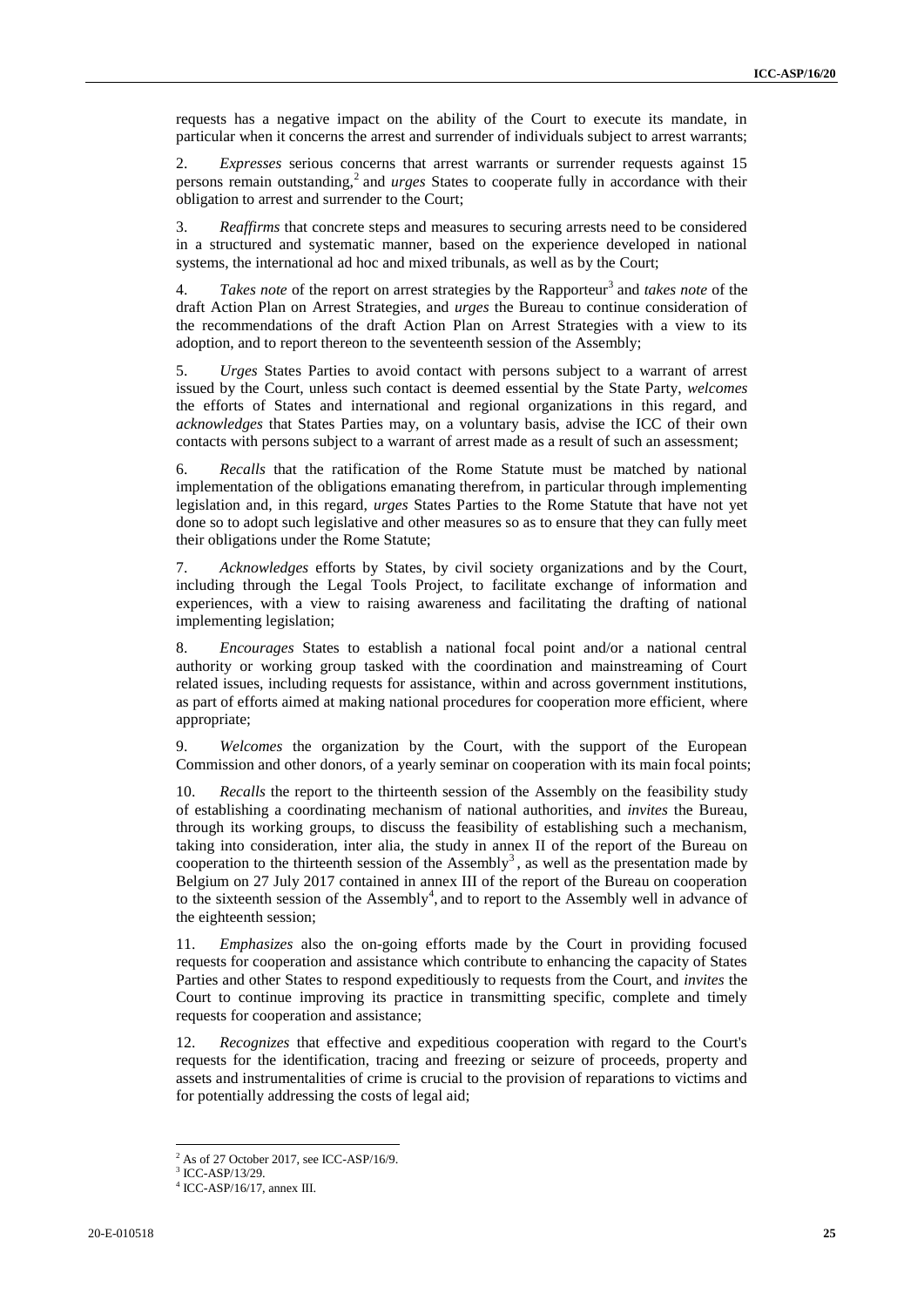13. *Underlines* the importance of effective procedures and mechanisms that enable States Parties and other States to cooperate with the Court in relation to the identification, tracing and freezing or seizure of proceeds, property and assets as expeditiously as possible; *welcomes* the Court's report and comprehensive presentation on cooperation challenges faced by the Court with respect to financial investigation and *calls on* all States Parties to put in place and further improve effective procedures and mechanisms in this regard, with a view to facilitate cooperation between the Court, States Parties, other States and international organizations;

14. *Urges* States Parties to cooperate with requests of the Court made in the interest of Defence teams, in order to ensure the fairness of proceedings before the Court;

15. *Calls upon* States Parties as well as non-States Parties that have not yet done so to become parties to the Agreement on Privileges and Immunities of the International Criminal Court as a matter of priority, and to incorporate it in their national legislation, as appropriate;

16. *Acknowledges* the importance of protective measures for victims and witnesses for the execution of the Court's mandate *welcomes* the two new relocation agreements concluded since the last resolution on cooperation, and *stresses* the need for more such agreements or arrangements with the Court for the expeditious relocation of witnesses;

Calls upon all States Parties and other States, to consider strengthening their cooperation with the Court by entering into agreements or arrangements with the Court, or any other means concerning, inter alia, protective measures for victims and witnesses, their families and others who are at risk on account of testimony given by witnesses;

18. *Acknowledges* that, when relocation of witnesses and their families proves necessary, due account should be given to finding solutions that, while fulfilling the strict safety requirements, also minimize the humanitarian costs of geographical distance and change of linguistic and cultural environment and *urges* all States Parties to consider making voluntary contributions to the Special Fund for Relocations;

19. *Welcomes* the conclusion of *two* agreements between the Court and the Republic of Argentina and Sweden on the enforcement of sentences;

20. *Emphasizes* that the need for cooperation with the Court on the enforcement of sentences is likely to increase in the coming years as more cases proceed toward conclusion, *recalls* the principle enshrined in the Rome Statute that States Parties should share the responsibility for enforcing sentences of imprisonment, in accordance with principles of equitable distribution, and *calls upon* States Parties to actively consider the conclusion of agreements with the Court to this end;

21. *Commends* and *further encourages* the work of the Court on framework agreements or arrangements, or any other means in areas such as interim release, final release - also in cases of acquittal - and sentence enforcement which may be essential to ensuring the rights of suspects and accused persons, in accordance with Rome Statute and guaranteeing the rights of convicted persons and *urges* all States Parties to consider strengthening cooperation in these areas;

22. *Recalls* the conclusion in 2014 of the first voluntary agreement between the Court and a State Party on interim release and *requests* the Bureau, through its working groups, to continue the discussions on voluntary framework agreements or arrangements, and to report thereon to the Assembly at its seventeenth session;

23. *Welcomes* the increased cooperation between the Court and the United Nations, and other international and regional organizations, and other inter-governmental institutions;

24. *Recognizes* the importance of ensuring a safe environment for strengthening and fostering cooperation between civil society and the Court and of taking all necessary action to address threats and intimidation directed at civil society organizations;

25. *Emphasizes* the importance of States Parties enhancing and mainstreaming diplomatic, political and other forms of support for, as well as promoting greater awareness and understanding of the activities of the Court at the international level, and *encourages*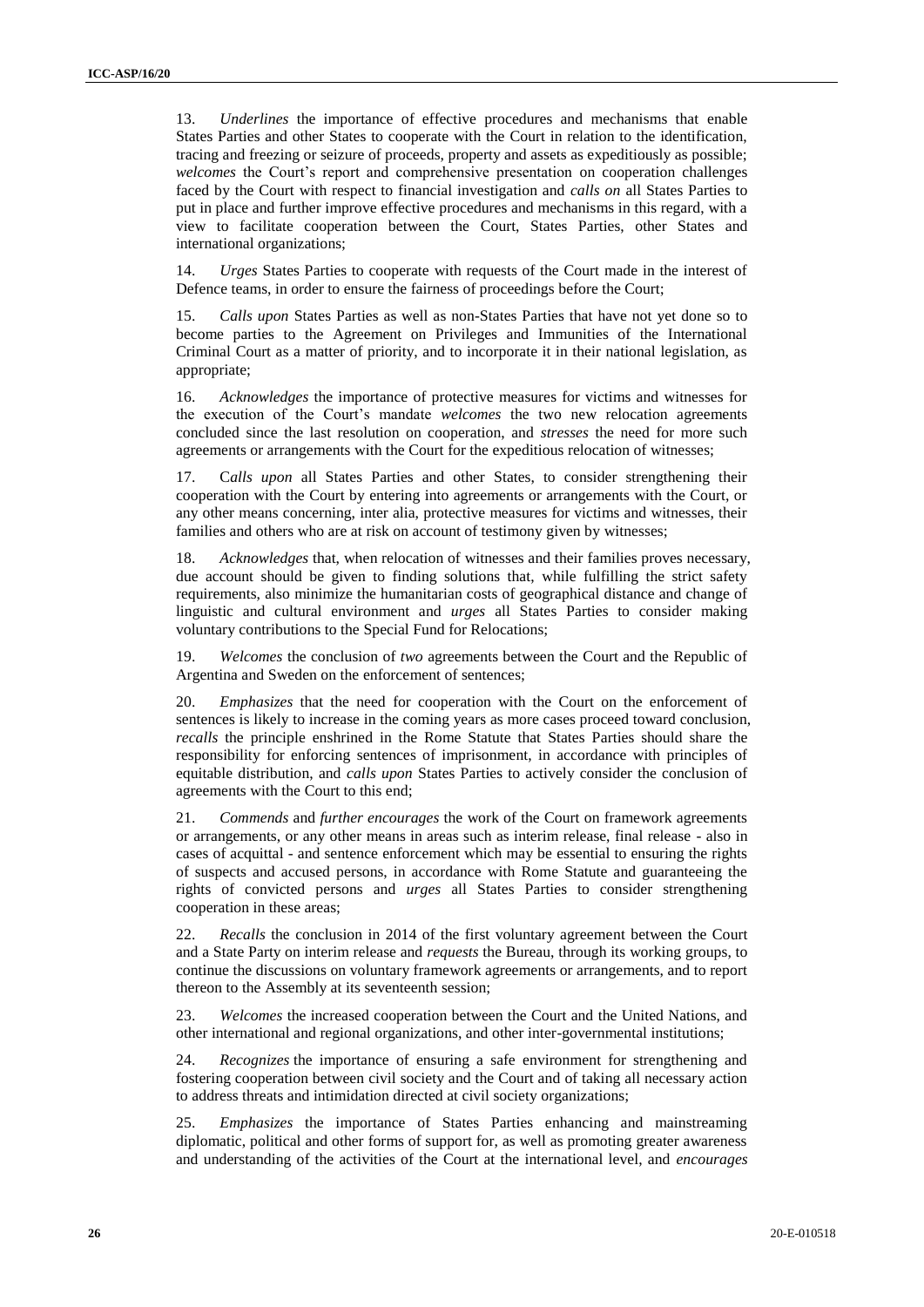States Parties to use their capacity as members of international and regional organizations to that end;

26. *Urges* States Parties to explore possibilities for facilitating further cooperation and communication between the Court and international and regional organizations, including by securing adequate and clear mandates when the United Nations Security Council refers situations to the Court, ensuring diplomatic and financial support; cooperation by all United Nations Member States and follow–up of such referrals, as well as taking into account the Court's mandate in the context of other areas of work of the Security Council, including the drafting of Security Council resolutions on sanctions and relevant thematic debates and resolutions;

27. *Welcomes* the replies to the 2016 questionnaire and the exchange of information on the implementation of the 66 recommendations on cooperation adopted by States Parties in  $2007<sup>5</sup>$  as a step in the reviewing process of the implementation of the 66 recommendations, *recalls* the flyer prepared by the Court that can be used by all stakeholders to promote the 66 recommendations and increase their understanding and implementation by relevant national actors and the Court, and, *requests* the Bureau, through its working groups, to continue its review of the implementation of the 66 recommendations, in close cooperation with the Court, where appropriate;

28. *Welcomes* the organization by the Court, with the support of States Parties and international and regional organizations, of seminars on cooperation, and *encourages* all stakeholders, including civil society organizations, to continue organizing events that allow for exchange of information with the purpose of enhancing cooperation and constructively seeking solutions to identified challenges;

29. *Welcomes* the enhanced dialogue between States Parties, the Court, members of civil society and the International Criminal Court Bar Association offered by the plenary discussion on cooperation held during the sixteenth session of the Assembly, with a special focus on financial investigations and the challenges of asset recovery as well as the future of cooperation with the International Criminal Court on the eve of the twentieth anniversary of the Rome Statute;

30. *Encourages* the Bureau to identify issues for the Assembly to continue holding plenary discussions on specific topics related to cooperation, including on the issue of financial investigations;

31. *Requests* the Bureau to maintain a facilitation of the Assembly of States Parties for cooperation to consult with States Parties, the Court, other interested States, relevant organizations and non-governmental organizations in order to further strengthen cooperation with the Court;

32. *Recognizing* the importance of the Court's contribution to the Assembly's efforts to enhance cooperation, *requests* the Court to submit an updated report on cooperation to the Assembly at its seventeenth session and annually thereafter.

 $\overline{a}$ <sup>5</sup> Resolution ICC-ASP/6/Res.2, annex II.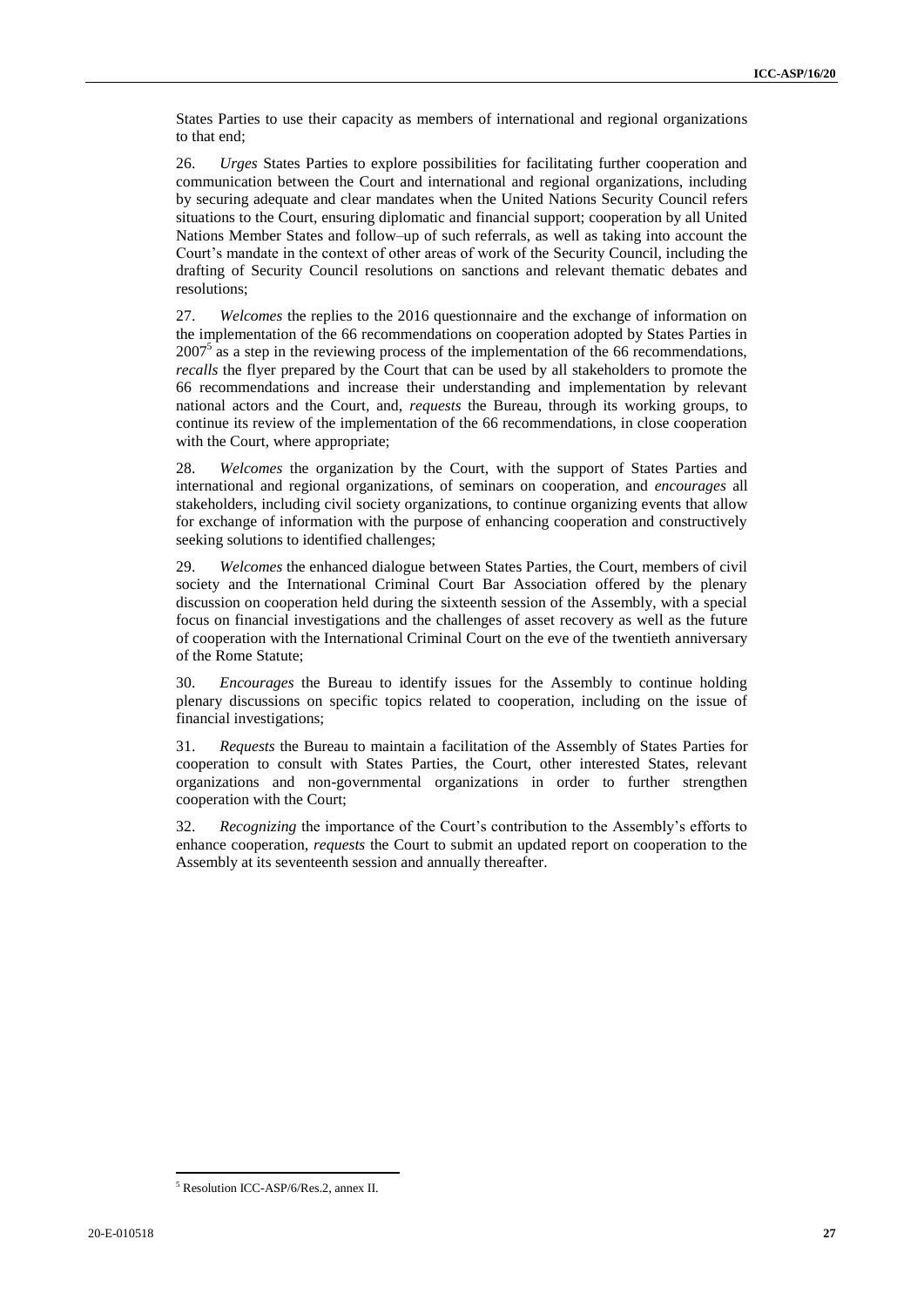## **Annex**

# **Declaration of Paris**

*The States Parties to the Rome Statute of the International Criminal Court (ICC),*

1. *Reaffirming* that the most serious crimes of concern to the international community as a whole must not go unpunished and that their effective prosecution must be ensured by taking measures at the national level and by enhancing international cooperation, as stipulated in the Preamble of the Rome Statute of the International Criminal Court (hereinafter referred to as "the Rome Statute"),

2. *Emphasizing* the obligation of States Parties enshrined in Part 9 of the Rome Statute concerning International Cooperation and Judicial Assistance, to cooperate fully with the ICC in its investigation and prosecution of crimes within the jurisdiction of the ICC, and reaffirming full respect for domestic procedures set forth by national legislations,

3. *Further emphasizing* the obligation of States Parties to, in accordance with the provisions of Part 9 of the Rome Statute and under procedures of national law, comply with requests issued by the ICC to assist in the identification, tracing and freezing or seizure of proceeds, property and assets and instrumentalities of crimes for the purpose of eventual forfeiture, without prejudice to the rights of bona fide third parties, as stipulated in article 93(1)(k) of the Rome Statute,

4. *Mindful of* existing applicable international treaties governing asset recovery and of the related obligations for the jurisdictions concerned to afford one another the widest measure of cooperation and assistance with regard to the return of assets,

5. *Recalling* the recommendations on cooperation endorsed by the ICC Assembly of States Parties (ASP) during its sixth session, <sup>1</sup> particularly recommendations on the identification, seizing and freezing of assets and, if appropriate their implementation,

6. *Further noting* the importance of keeping effective procedures and mechanisms that enable States Parties and other States to cooperate with the Court in relation to the identification, tracing and freezing or seizure of proceeds, property and assets as expeditiously as possible, $\lambda^2$  as well as the importance of cooperation requests by the Court being as specific as possible,

7. *Recalling* the conclusions of the Workshop on Financial Investigations organized at the seat of the ICC on 26-27 October 2015, as well as the follow up observations made at the 18 November 2016 ASP panel discussion on strengthening financial criminal investigations, and the need to further discuss and clarify the mandate and the requirements of the ICC in relation to financial investigations and asset recovery,

8. *Willing* to advance cooperation with the ICC in the area of financial investigations and asset recovery, in accordance with national legislations, for the purposes of potentially providing evidence to demonstrate linkage between the crimes and assets*, as well as*  securing funds for possible reparations to victims if the accused person is found guilty and, for recovering the costs arising from legal aid.

*Invite the States Parties to the Rome Statute of the International Criminal Court to,*

1. *Consider* the possibility of setting up, reviewing or strengthening the implementation of domestic cooperation laws, procedures and policies, to increase the ability of States Parties to cooperate fully with the ICC in the area of financial investigations and asset recovery, in accordance with the Rome Statute,

2. *Raise* awareness among relevant national authorities about the mandate and the requirements of the ICC in relation to financial investigations and asset recovery, and the nature and extent of the obligation to cooperate under Part 9 of the Rome Statute,

l <sup>1</sup> Resolution ICC-ASP/6/Res.2.

<sup>2</sup> Resolution ICC-ASP/15/Res.3, para 13.